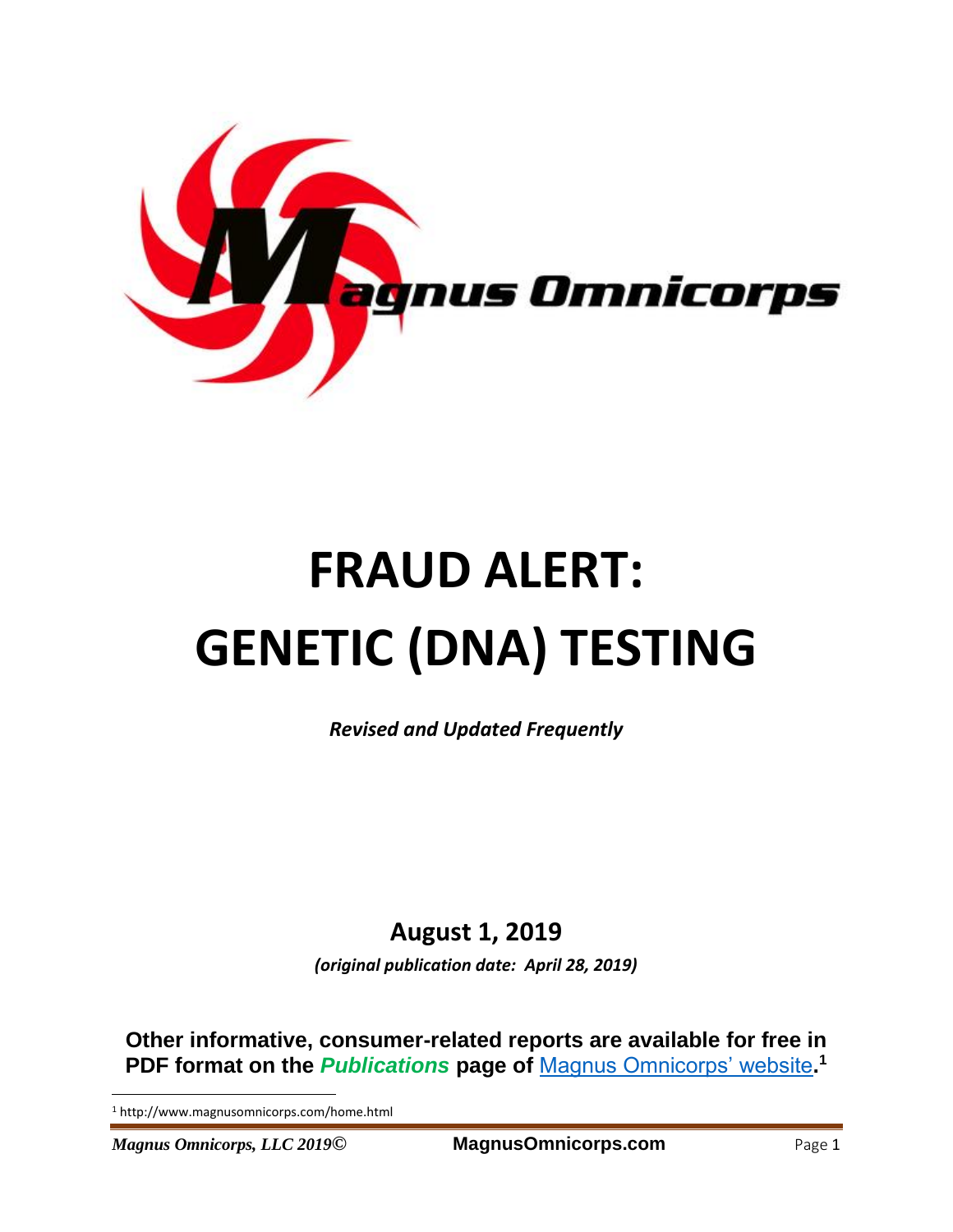**If your identity has been stolen and or your financial accounts tampered with, report it to the police immediately and go to the [Federal Trade Commission's](https://www.identitytheft.gov/)  [Identity Theft Resource Center website](https://www.identitytheft.gov/)<sup>2</sup> for step-by-step instructions on what to do next Also see [Financial Crimes Victim Recovery Checklists](http://victimsofcrime.org/docs/default-source/financial-fraud/victimrecoverychecklists.pdf?sfvrsn=4)<sup>3</sup> . You can also check with your respective state's insurance department and attorney general's office for more information and assistance.**

**For a quick, comprehensive review of this subject, [read this story and watch the](https://kfor.com/2019/05/09/in-your-corner-team-investigates-free-dna-testing/)  [video](https://kfor.com/2019/05/09/in-your-corner-team-investigates-free-dna-testing/)<sup>4</sup> from Scott Hines, Investigative Reporter for "In Your Corner" at KFOR Oklahoma's News 4 in Oklahoma City, OK on May 9, 2019**

**and**

**this [story and video](https://www.wthr.com/article/13-investigates-fraud-alert-dna-and-cancer-testing-kits-linked-medicare-scams)<sup>5</sup> from Bob Segall, Investigative Reporter for WTHR channel 13 in Terre Haute, IN on June 11, 2019.**

**and**

**this [story and videos](https://www.nbcnews.com/health/aging/genetic-testing-scam-targets-seniors-rips-medicare-n1037186) 6 from NBC News on July 31, 2019**

#### **Also see these fraud alerts from the:**

#### **[U.S. Department of Health and Human Services Office of Inspector General \(6-3-](https://oig.hhs.gov/fraud/consumer-alerts/alerts/geneticscam.asp?utm_source=website&utm_campaign=geneticscam) [2019\)](https://oig.hhs.gov/fraud/consumer-alerts/alerts/geneticscam.asp?utm_source=website&utm_campaign=geneticscam)<sup>7</sup>**

**[Oklahoma Insurance Department](https://content.govdelivery.com/accounts/OKOID/bulletins/24ae9d6) (6-13-2019)<sup>8</sup>**

For many years now, we've all seen the ads on TV and the Internet – DNA testing to determine your ancestry, find long-lost relatives, perform some health DNA screening, etc., all with welldisclosed testing and privacy policies, relatively minimal cost (\$200 or less), etc., and **not** advertised as being paid for by private insurance or Medicare. I am **not** referring to those companies or their services here.

Just like anything else these days, the Medicare program is subject to fraud, waste and abuse, with an emphasis on fraud for the purpose of this report. The Government Accountability Office (GAO) estimates that \$52 Billion was lost to fraud, abuse and improper billing in 2017!!

<sup>2</sup> https://www.identitytheft.gov/

<sup>3</sup> http://victimsofcrime.org/docs/default-source/financial-fraud/victimrecoverychecklists.pdf?sfvrsn=4

<sup>4</sup> https://kfor.com/2019/05/09/in-your-corner-team-investigates-free-dna-testing/

<sup>5</sup> <https://www.wthr.com/article/13-investigates-fraud-alert-dna-and-cancer-testing-kits-linked-medicare-scams>

<sup>6</sup> https://www.nbcnews.com/health/aging/genetic-testing-scam-targets-seniors-rips-medicare-n1037186 7 [https://oig.hhs.gov/fraud/consumer-](https://oig.hhs.gov/fraud/consumer-alerts/alerts/geneticscam.asp?utm_source=website&utm_campaign=geneticscam)

[alerts/alerts/geneticscam.asp?utm\\_source=website&utm\\_campaign=geneticscam](https://oig.hhs.gov/fraud/consumer-alerts/alerts/geneticscam.asp?utm_source=website&utm_campaign=geneticscam)

<sup>8</sup> <https://content.govdelivery.com/accounts/OKOID/bulletins/24ae9d6>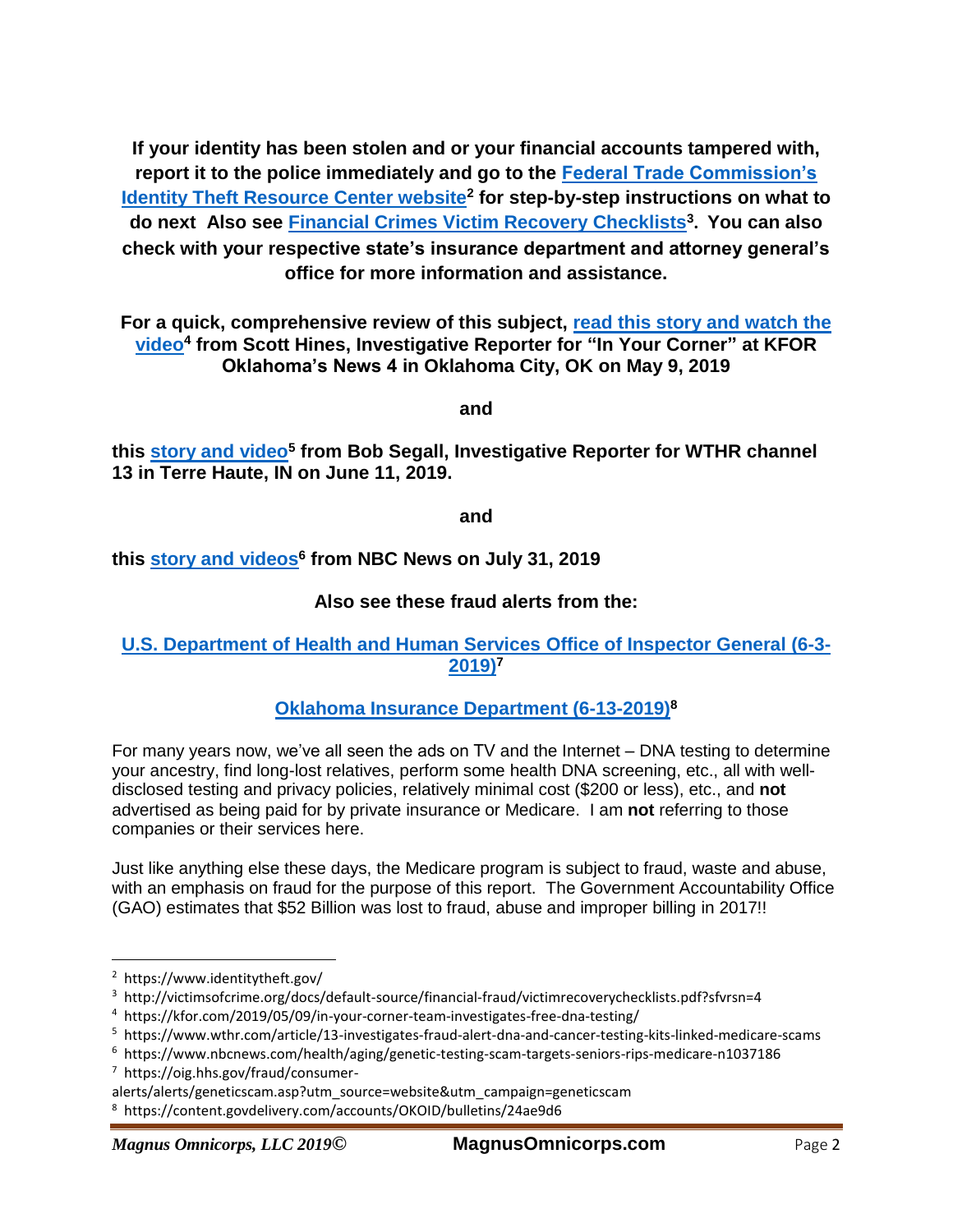In addition to individuals' Medicare numbers, in order to bill Medicare for services provided to Medicare-eligible recipients, the entity providing those products and or services must have a **"provider number."** This number is highly sought after by criminals obviously for fraudulent purposes. Like any of our other critical information, it can be compromised (stolen) through various means and sold on the Internet for scams such as this one. And in some cases, sadly, there can be complicit, licensed medical professionals involved in the scheme.

Anytime the government announces it will start paying for a new product or service for Medicare recipients, that is when the fraudsters come out of the woodwork, putting their own spins on whatever the program, service or product may be in order to fool the public into providing them with their valuable personal information so that they may commit financial crimes with it.

More recently, with significant advancements in genetic testing for medical uses, these tests are becoming readily available direct-to-the-public to help individuals assess the presence of certain genetic markers that **may** indicate a **potential propensity** to develop, or pass along those traits to your heirs, certain health conditions such as Alzheimer's Disease, diabetes, heart disease, some forms of cancer, other health conditions, etc. [According to the AARP's Fraud Watch](https://www.aarp.org/money/scams-fraud/info-2019/dna-testing-scam.html)  [Network Helpline](https://www.aarp.org/money/scams-fraud/info-2019/dna-testing-scam.html)<sup>9</sup>, there has been, "an uptick in complaints about the so-called buccal swab *tests, which involve collecting DNA from cells inside a person's cheek to screen for cancer, began after Medicare issued guidance on March 16* (I believe that was in 2018, not 2019)*, saying it would cover, on a national basis, a Food and Drug Administration–approved genetic test for patients with advanced cancer,…"*.

Not to let a new and beneficial industry and Medicare-covered service go untainted, criminals have already moved in and are putting their twist on these services in order to:

- Take peoples' money by charging them for testing not covered by insurance or Medicare
- Get their critical personal information (for identity theft)
- Get credit card/bank account numbers (for financial theft)
- Get new Medicare card numbers (for Medicare fraud)

These last 3 items can also, and probably will, be sold on the Dark Web/Invisible Web, causing the individuals to be repeatedly victimized over extended periods of time and create other problems for them.

To further confuse the issue, in addition to the outright fraudsters, some apparently legitimate testing companies are engaging in activities which may not necessarily be illegal, but are ethically questionable business practices when it comes to marketing their products and services by using images of Medicare cards in their promotional materials that would lead a reasonable person to believe that all these tests are covered by Medicare and, in some cases, may even so state in their promotional literature.

These companies usually employ the services of "independent sales consultants" who are not direct employees, but are in some manner contractually affiliated with the testing company and set up shop at local health fairs, assisted living communities, shopping malls, etc., in order to promote and sell the testing companies' products and services and gather personal information for future sales and marketing purposes. They may even advertise on social media, contact you

 $\overline{\phantom{a}}$ 

<sup>9</sup> https://www.aarp.org/money/scams-fraud/info-2019/dna-testing-scam.html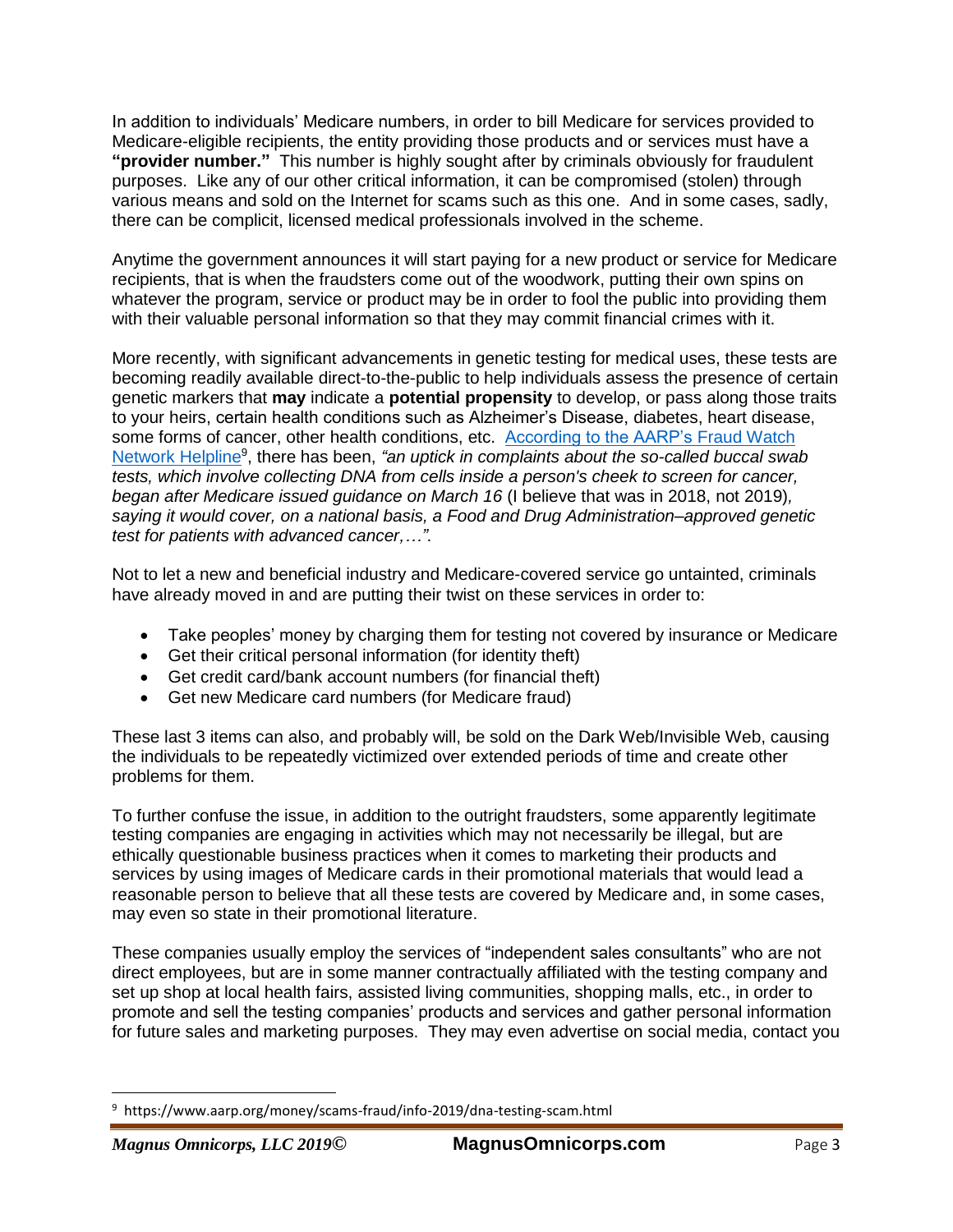through unsolicited robo-calls, and even offer to come to your home to gather a DNA sample and your personal information.

These consultants/contractors may or may not be licensed nursing or medical professionals and their business may or may not be registered with the Secretary of State or respective governmental licensure/oversight authority in your state. In some cases, they may even be unwitting participants in this scam, lured in by the fraudsters with promises of quick money in exchange for *"helping get the word out to the public for this beneficial new program paid for by Medicare."* And, in some cases, they cannot be absolutely clear and may give inaccurate, incomplete or misleading information regarding:

- Specifically, which tests are eligible for coverage by Medicare or private insurance?
- That a state-licensed, medical doctor (MD) must order them in order to be covered
- What is done with your DNA sample after testing?
- Who owns your DNA test results?
- Where, how and for how long are your DNA test result records maintained?
- Who will have access to your DNA test results and under what circumstances?
- What their privacy policy is?
- What their third-party disclosure policy (sell your information to marketing firms) is?

Beware, these people can be very polished, slick talkers and prey upon your emotions, fears and your sense of duty to your family have these tests to find out this vital health information.

What it all boils down to is money, of course, and who pays for these tests, which can run into the **tens of thousands of dollars**. The bottom line is that Medicare and most insurance carriers will **ONLY** pay for a very few specific tests and **ONLY in EXTREMELY LIMITED CIRCUMSTANCES**.

#### [According to this article from AARP](https://www.aarp.org/money/scams-fraud/info-2019/dna-testing-scam.html)<sup>10</sup>,

*"Eligible patients are those with recurrent, relapsed, drug-resistant, metastatic, or stage III or IV cancer, and they must be seeking further cancer treatment, such as chemotherapy, the Centers for Medicare and Medicaid Services says."*

#### [According to this article from FORCE:](https://www.facingourrisk.org/understanding-brca-and-hboc/information/finding-health-care/paying_for_testing/basics/medicare_and_genetic_testing.php#text)<sup>11</sup>

*"Under Medicare's guidelines, BRCA1 and BRCA2 genetic testing is covered for people with:*

- *1. A personal history of breast cancer, with one or more of the following:*
	- *diagnosed at or before age 45, with or without family history*
	- *diagnosed at or before age 50 or two breast primaries, with 1 or more close blood relative(s) with breast cancer diagnosed at or before age 50 or 1 or more close blood relative(s) with ovarian cancer/fallopian tube/primary peritoneal cancer*
	- *two breast primaries when first breast cancer diagnosis occurred prior to age 50*

<sup>10</sup> https://www.aarp.org/money/scams-fraud/info-2019/dna-testing-scam.html

<sup>&</sup>lt;sup>11</sup> https://www.facingourrisk.org/understanding-brca-and-hboc/information/finding-healthcare/paying for testing/basics/medicare and genetic testing.php#text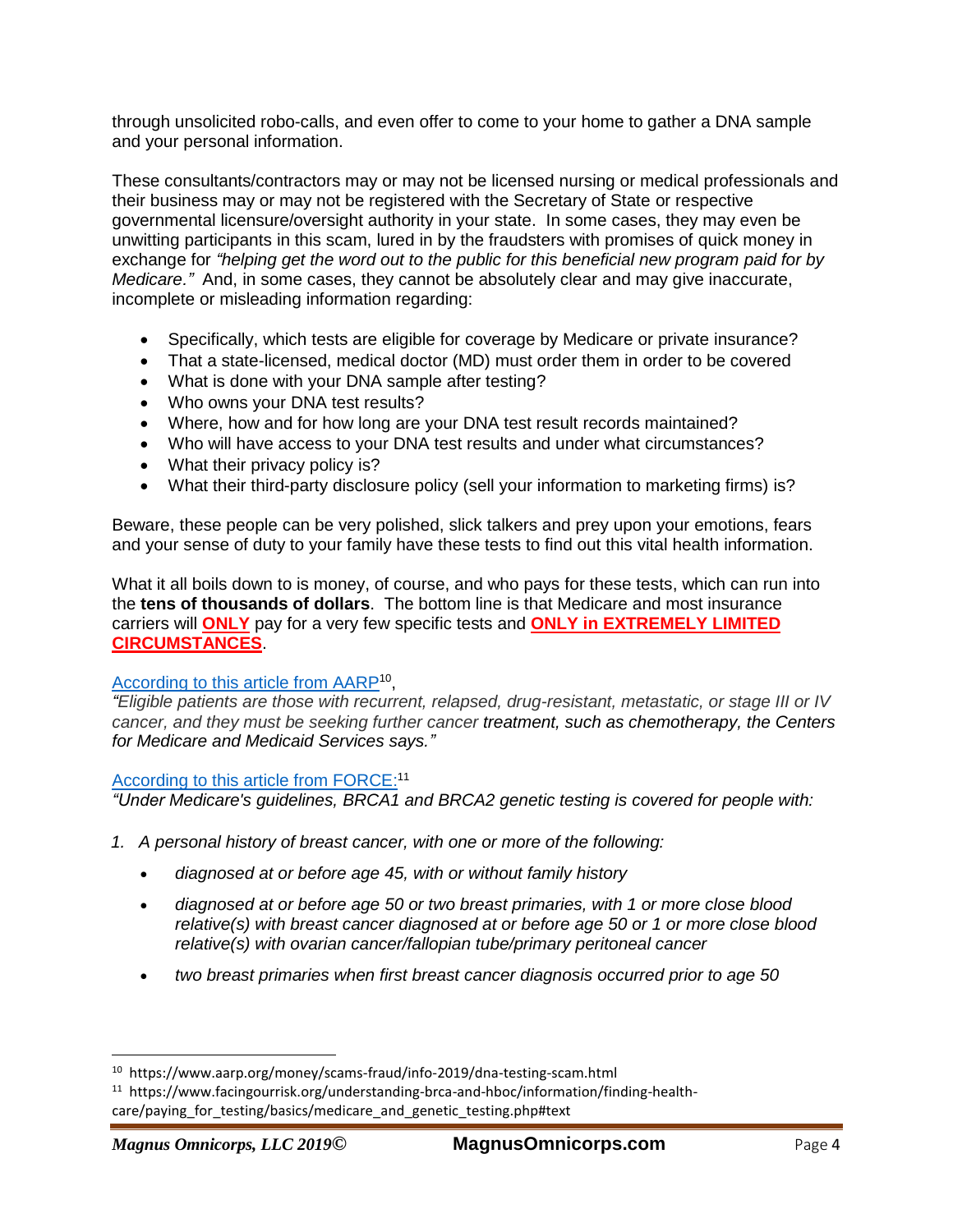- *diagnosed at any age, with 2 or more close blood relatives with breast and/or epithelial ovarian/fallopian tube/primary peritoneal cancer, at any age*
- *close male blood relative with breast cancer*
- *personal history of epithelial ovarian/fallopian tube/primary peritoneal cancer*
- *of a certain ethnicity associated with higher mutation frequency, (eg, founder populations of Ashkenazi Jewish, Icelandic, Swedish, Hungarian or other) no additional family history required*
- *a close relative with a known BRCA1 or BRCA2 gene mutation*
- *2. Personal history of epithelial ovarian/fallopian tube/primary peritoneal cancer.*
- *3. Personal history of male breast cancer.*

*Medicare operates on a regional system in which Medicare Area Contractors (MACs) manage the provision of health services for a specific jurisdiction. In the spring of 2015, four MACs expanded their coverage to better align their services with National Comprehensive Cancer Network (NCCN) guidelines in a number of important areas, including:*

- *Expanding coverage of genetic testing for individuals who have or had cancer consistent with hereditary cancer syndromes, including men diagnosed with prostate cancer and men and women diagnosed with pancreatic cancer,*
- *Coverage of multigene testing panels if more than one mutation may be indicated, and*
- *Clarification of the BRCA testing policy for use of the targeted therapy, Lynparza (olaparib).*

*It is important to note that these policy changes apply only to states covered by the four MACs: Arkansas, Arizona, California, Hawaii, Idaho, Kentucky, Montana, Nevada, North Carolina, North Dakota, Ohio, Oregon, South Carolina, South Dakota, Utah, Virginia, Washington, West Virginia and Wyoming*

*Medicare does not currently cover the cost of genetic testing in individuals who do not have a personal history of cancer.*

#### *Updated 06/22/2018"*

**Note:** BRCA refers to 2 genes, BRCA1 and BRCA2. Mutations in these genes cause and increased risk for breast, ovarian, prostate, pancreatic and melanoma cancers.<sup>12</sup>

See other reference articles below.

Medical doctors are free to order any tests they wish, but again, the question is, are those tests covered by Medicare and or your insurance carrier? If you want or think you need medical DNA testing for cancer or some other disease, it can be done safely by **only** discussing it, **in person,** with your primary care/family medical doctor or attending specialist (medical doctor) first. [See](https://www.cms.gov/Outreach-and-Education/Medicare-Learning-Network-MLN/MLNProducts/Downloads/ProviderComplianceTipsforLaboratoryTests-ICN909407.pdf) 

 $\overline{\phantom{a}}$ 

<sup>&</sup>lt;sup>12</sup> https://www.facingourrisk.org/understanding-brca-and-hboc/information/finding-healthcare/paying for testing/basics/medicare and genetic testing.php#text

*Magnus Omnicorps, LLC 2019***© MagnusOmnicorps.com** Page 5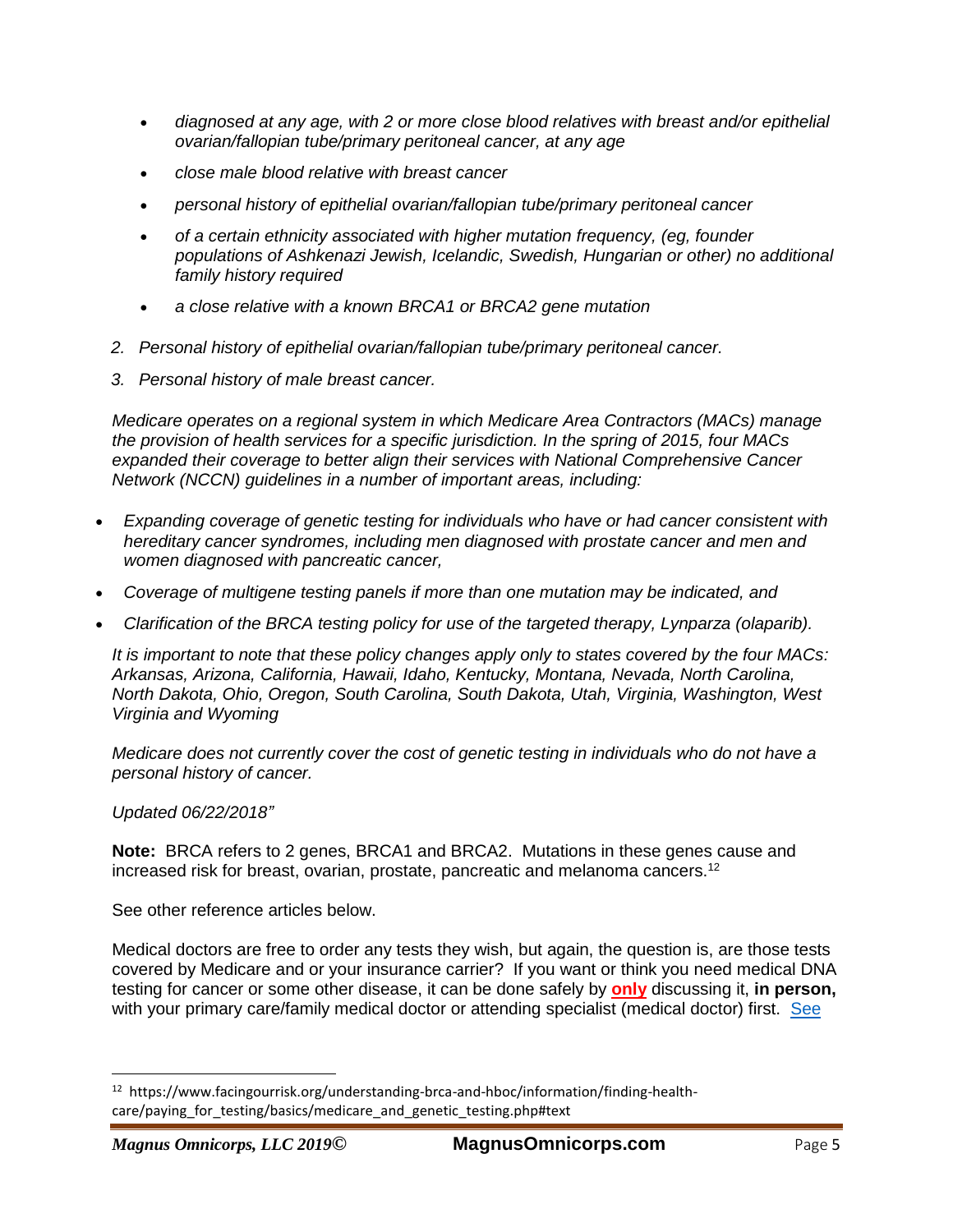[the criteria here directly from Medicare](https://www.cms.gov/Outreach-and-Education/Medicare-Learning-Network-MLN/MLNProducts/Downloads/ProviderComplianceTipsforLaboratoryTests-ICN909407.pdf)<sup>13</sup> and [this warning](https://localtvkfor.files.wordpress.com/2019/05/eob-genetic-testing-fraud.pdf)<sup>14</sup>. He or she will know if the testing is warranted and whether it will be covered by Medicare and or other insurance carriers. If there are any doubts, get a second opinion from another medical doctor and contact Medicare and or your insurance carrier directly (numbers are on the backs of your respective ID cards) before the testing is ordered. If there is any further doubt regarding coverage, get a written statement from your insurance carrier detailing which specific tests are covered and your net costs after deductibles, co-pays, etc. Again, keep in mind that this testing can be extremely expensive and can run into the **tens of thousands of dollars!**

Since just about anyone reading this has received some kind of medical treatment before at your doctor's office, hospital, clinic or other state-licensed medical facility, you should be familiar with one of the documents you have to sign before being treated and that is a **"Notice of Non-Coverage,"** which essentially states that if insurance or Medicare doesn't pay for the services and testing rendered, then **YOU** will be responsible for the entire bill or portion of it that is not covered by your carrier. If you cannot pay or the creditor is unwilling to set you up on a reasonable payment plan, then the debt is usually reported to the Big 3 credit reporting agencies, impacting your credit score (and thus your ability to get credit and or reasonable interest rates on future credit), turned over to collections and you may be pulled into court and sued and all this creates even more financial and emotional stress on you. **WHAT TO LOOK OUT FOR:**

- Mobile testing sites (such as an unmarked van in a parking lot) where they swab your cheek for low or no-cost, or even pay you in some cases with cash, gift cards or other items of value, ostensibly to do genetic testing, but are just vacuuming up personal and financial information to be used for fraudulent purposes.
- Unsolicited telephone (robo) calls saying their doctor said they are eligible for the free test and if the doctor prescribes it, Medicare will foot the bill and all you have to do is provide your Medicare card number, credit card number, or bank account number and shipping address for the testing kit to be delivered. Or they may even offer to come to your house to collect the sample.
- Exhibitors at senior centers, low-income housing, health fairs, assisted living communities, shopping malls, homeless shelters, etc., where details on the testing specifics are vague or unknown and may use images of Medicare cards in their promotional materials, leading the public to think all tests are covered by Medicare, when in fact, they are not.
- Ads similar to the above received via social media, e-mail, post cards, other mailings, etc.

#### **WHAT TO DO IF YOU ARE CONTACTED OR ARE A VICTIM:**

Medicare, local, state and federal law enforcement and regulatory agencies have taken notice of this growing problem and are working rapidly to get the information out to public. Medicare fraud is a huge problem, so it is imperative that you:

• Establish a **MyMedicare** account at **<https://www.mymedicare.gov/>** so you can quickly review your statements for accuracy and get assistance if needed.

<sup>&</sup>lt;sup>13</sup> https://www.cms.gov/Outreach-and-Education/Medicare-Learning-Network-MLN/MLNProducts/Downloads/ProviderComplianceTipsforLaboratoryTests-ICN909407.pdf 14 https://localtvkfor.files.wordpress.com/2019/05/eob-genetic-testing-fraud.pdf

*Magnus Omnicorps, LLC 2019***© MagnusOmnicorps.com** Page 6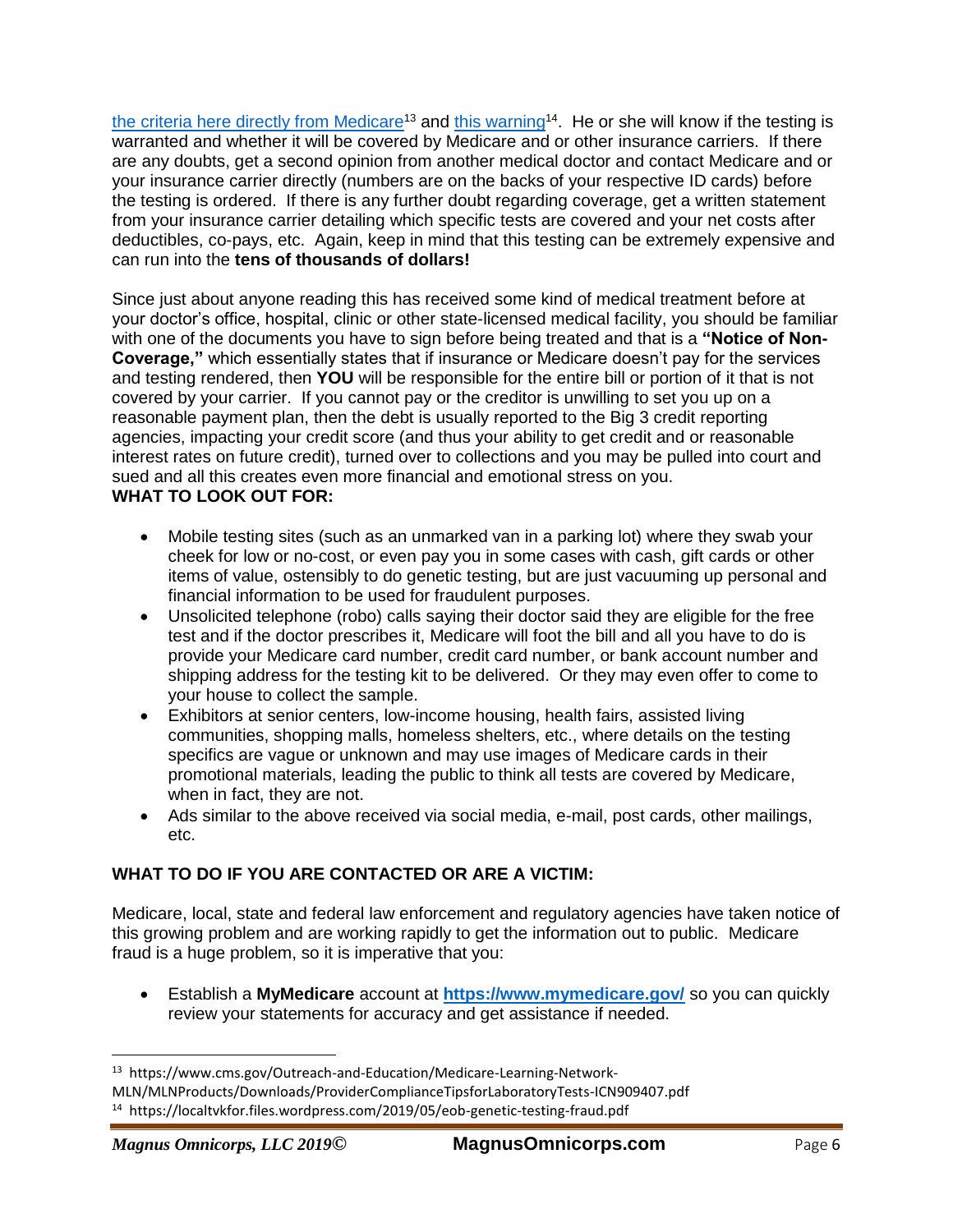- Safeguard your Medicare account number (don't give it out to anyone other than your state-licensed doctor, hospital or medical clinic). It is now recommended that you don't even carry your Medicare ID card on your person at all anymore. If needed for an emergency, you can always provide it after-the-fact.
- Keep a detailed log of each doctor's visit and review/reconcile your log with your Medicare MSN (Medicare Summary Notice) and EOB (Explanation of Benefits) statements for accuracy and report any suspected fraud, double-billing, incorrect billing/coding, etc. It is imperative that this record accurately reflects the treatments, medications and any DME (Durable Medical Equipment) you have received so you won't be given incorrect medical treatments or denied coverage in the future.
- Do not accept any testing kits in the mail, make note of the address of the sender, time and date you returned it.
- Refuse any offers of "free" genetic testing.
- Immediately report any contact of a suspicious nature, improper billing, fraud to **ALL** of the following and keep a record of the times, dates and persons with whom you spoke and be sure to let them know which agencies you have already reported to and or are going to report to:
	- Medicare 800-MEDICARE (800-633-4227)]
	- □ Your state insurance department/commission
	- □ Your state attorney general's office
	- □ [U.S. Dept of Health & Human Services, Office of Inspector General](https://oig.hhs.gov/fraud/report-fraud/)<sup>15</sup>, 800-HHS TIPS (800-447-8477)
	- □ The SMP [\(Senior Medicare Patrol\)](https://www.smpresource.org/)<sup>16</sup>, 877-808-2468
	- □ [SHIP \(State Health Insurance Assistance Program\),](https://www.shiptacenter.org/)<sup>17</sup> 877-839-2675
	- □ <u>AARP's Fraud Watch Network Helpline</u>,<sup>18</sup> 877-908-3360
	- $\Box$  Spread the word to your family and friends!!!

**A final tip:** When seeking any type of medical care, is it not enough to be sure that a medical provider accepts your insurance – you must also ensure that they are **in your network** in order to receive maximum coverage from your policy. To complicate matters, some facilities (in your network) may contract with 3<sup>rd</sup> party medical contractor groups (anesthesiologist, radiologists, various therapy providers, etc.), who work **within your in-network facility**, but they themselves are **not** in your network (although they may still accept your insurance). Yes, it is confusing, but the easiest way to avoid this pitfall is to make sure that **all** individuals providing you with medical care accept your insurance and are in your network. [Related story here.](https://news4sanantonio.com/news/trouble-shooters/medical-bills/trouble-shooters-help-local-woman-reduce-surprise-medical-bill-by-22000)<sup>19</sup> If you encounter problems immediately contact your respective state's insurance department and or attorney general's office for assistance.

l 15 https://oig.hhs.gov/fraud/report-fraud/

<sup>16</sup> https://www.smpresource.org/

<sup>17</sup> https://www.shiptacenter.org/

<sup>18</sup> https://www.aarp.org/fraudwatchnetwork

<sup>&</sup>lt;sup>19</sup> https://news4sanantonio.com/news/trouble-shooters/medical-bills/trouble-shooters-help-local-womanreduce-surprise-medical-bill-by-22000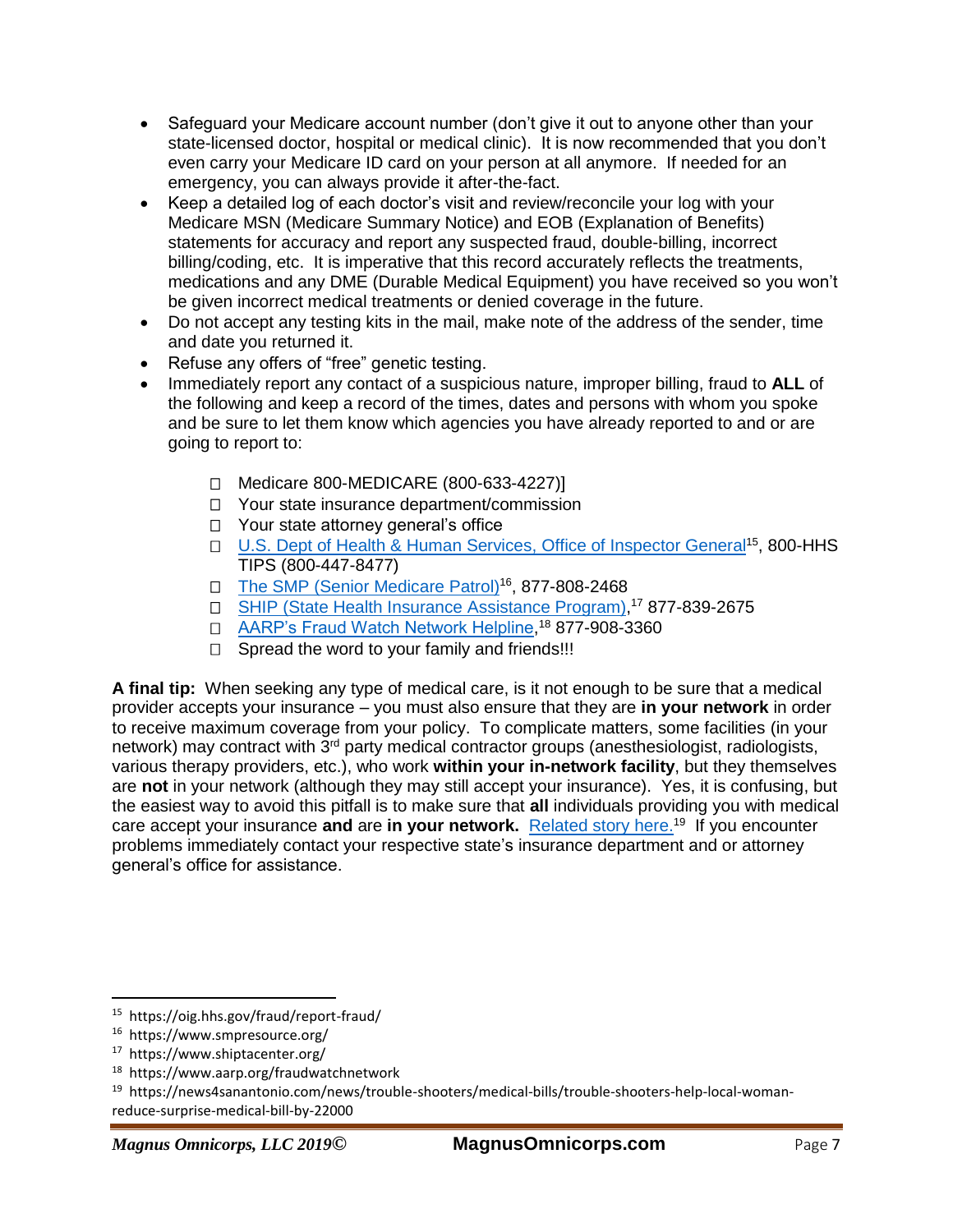### **Please see the following articles and websites for more information:**

['Free' DNA Testing Used to Scam Medicare Recipients –](https://www.aarp.org/money/scams-fraud/info-2019/dna-testing-scam.html) AARP, 4-19-2019<sup>20</sup>

[Scammers May Be Using DNA Testing to Defraud Medicare and Steal Identities -](https://www.bloomberg.com/news/articles/2019-04-17/scam-dna-tests-may-be-new-target-for-health-fraud-states-warn) Bloomberg, 4- [17-2019](https://www.bloomberg.com/news/articles/2019-04-17/scam-dna-tests-may-be-new-target-for-health-fraud-states-warn)<sup>21</sup>

[Potential Fraud Alert: Cancer & Genetic Screening Offer –](http://www.ma4web.org/news/potential-fraud-alert-cancer-genetic-screening-offer) MO Assn of Area Agencies on [Aging, 2019](http://www.ma4web.org/news/potential-fraud-alert-cancer-genetic-screening-offer)<sup>22</sup>

Genetic Testing Scams – [Agency on Aging of South Central Connecticut, 4-12-2019](https://www.aoascc.org/news/genetic-testing-scams/)<sup>23</sup>

Genetic Testing Fraud - [Nolan, Auerbach & White](https://www.whistleblowerfirm.com/healthcare-fraud/genetic-testing-fraud/)<sup>24</sup>

[Selling Genetic Testing Kits? Read on. –](https://www.ftc.gov/news-events/blogs/business-blog/2019/03/selling-genetic-testing-kits-read) Federal Trade Commission, 3-21-2019<sup>25</sup>

[Direct-to-Consumer Genetic Tests –](https://www.consumer.ftc.gov/articles/0166-direct-consumer-genetic-tests) Federal Trade Commission<sup>26</sup>

[Genetic Testing for Inherited Cancer Susceptibility Syndromes –](https://www.cancer.gov/about-cancer/causes-prevention/genetics/genetic-testing-fact-sheet) National Cancer Institute, 3-15- [2019](https://www.cancer.gov/about-cancer/causes-prevention/genetics/genetic-testing-fact-sheet)<sup>27</sup>

Does Medicare Cover Genetic Testing? - Medicare Supplement<sup>28</sup>

[Does Medicare Cover Genetic Testing or is It Fraud? –](https://content.govdelivery.com/accounts/KYLOUISVILLE/bulletins/ec9d06) Louisville/Jefferson County, KY Metro<sup>29</sup>

[Insights on Medicare Genetic DNA Testing Fraud –](https://agentsurvivalguide.com/insights-on-medicare-genetic-dna-testing-fraud) Agent Survival Guide March, 2019<sup>30</sup>

[With Medicare Support, Genetic Cancer Testing Goes Mainstream –](https://www.wired.com/story/with-medicare-support-genetic-cancer-testing-goes-mainstream/) Wired, 3-20-2018<sup>31</sup>

[Somerset County, New Jersey, Man Charged with Using Bogus Non-Profit to Deceive Seniors](https://www.justice.gov/usao-nj/pr/somerset-county-new-jersey-man-charged-using-bogus-non-profit-deceive-seniors-unnecessary)  Into Unnecessary Genetic Testing – [U.S. Attorney's Office-District of New Jersey, 12-2-2015](https://www.justice.gov/usao-nj/pr/somerset-county-new-jersey-man-charged-using-bogus-non-profit-deceive-seniors-unnecessary)<sup>32</sup>

<sup>&</sup>lt;sup>20</sup> https://www.aarp.org/money/scams-fraud/info-2019/dna-testing-scam.html

<sup>&</sup>lt;sup>21</sup> https://www.bloomberg.com/news/articles/2019-04-17/scam-dna-tests-may-be-new-target-for-health-fraudstates-warn

<sup>&</sup>lt;sup>22</sup> http://www.ma4web.org/news/potential-fraud-alert-cancer-genetic-screening-offer

<sup>&</sup>lt;sup>23</sup> https://www.aoascc.org/news/genetic-testing-scams/

<sup>&</sup>lt;sup>24</sup> https://www.whistleblowerfirm.com/healthcare-fraud/genetic-testing-fraud/

<sup>&</sup>lt;sup>25</sup> https://www.ftc.gov/news-events/blogs/business-blog/2019/03/selling-genetic-testing-kits-read

<sup>26</sup> https://www.consumer.ftc.gov/articles/0166-direct-consumer-genetic-tests

<sup>27</sup> https://www.cancer.gov/about-cancer/causes-prevention/genetics/genetic-testing-fact-sheet

<sup>&</sup>lt;sup>28</sup> https://www.medicaresupplement.com/content/does-medicare-cover-genetic-testing/

<sup>29</sup> https://content.govdelivery.com/accounts/KYLOUISVILLE/bulletins/ec9d06

<sup>&</sup>lt;sup>30</sup> https://agentsurvivalguide.com/insights-on-medicare-genetic-dna-testing-fraud

<sup>&</sup>lt;sup>31</sup> https://www.wired.com/story/with-medicare-support-genetic-cancer-testing-goes-mainstream/

<sup>&</sup>lt;sup>32</sup> https://www.justice.gov/usao-nj/pr/somerset-county-new-jersey-man-charged-using-bogus-non-profit-deceiveseniors-unnecessary